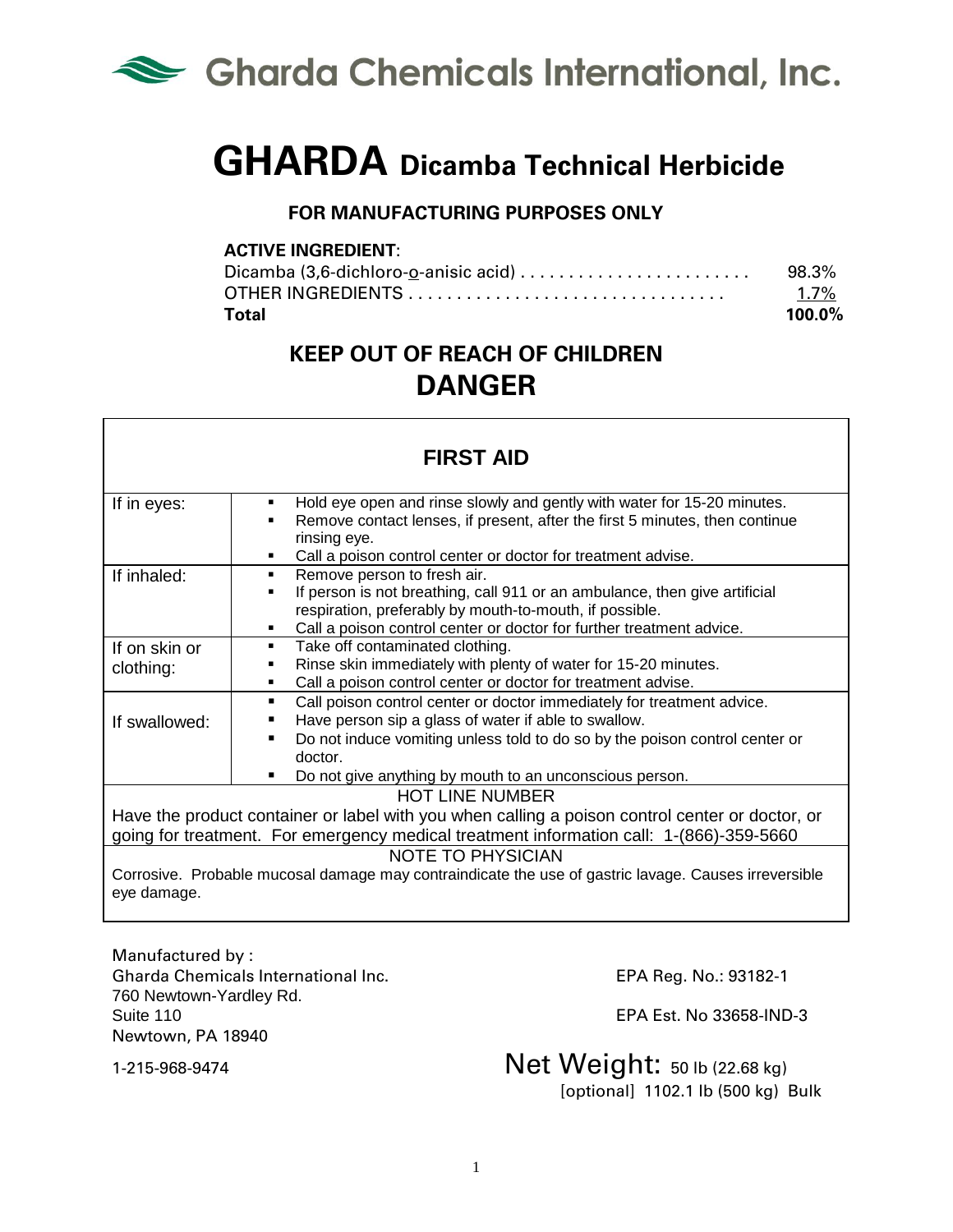#### **PRECAUTIONARY STATEMENTS Hazards To Humans And Domestic Animals**

**DANGER.** Corrosive. Causes irreversible eye damage. Harmful if swallowed, absorbed through skin or inhaled. Do not get in eyes, on skin, or on clothing. Avoid breathing dust. Avoid contact with skin. Wear protective eyewear (goggles or face shield). Wash thoroughly with soap and water after handling. Remove contaminated clothing and wash clothing before reuse.

#### **ENVIRONMENTAL HAZADS**

Do not discharge effluent containing this product into lakes, streams, ponds, estuaries, oceans, or other waters unless in accordance with the requirements of a National Pollution Discharge Elimination System (NPDES) permit and the permitting authority has been notified in writing prior to discharge. Do not discharge effluent containing this product to sewer systems without previously notifying the local sewage treatment plant authority. For guidance, contact your State Water Board or Regional Office of the EPA.

#### **DIRECTIONS FOR USE**

It is a violation of Federal law to use this product in a manner inconsistent with its labeling.

Only for formulation into a herbicide for (1) the following use(s): Asparagus, corn, fallow systems, grass forage, fodder and hay (including grasses grown for seed), millet, small grains (barley, oats, teff, wheat), sorghum (including sudangrass), soybeans, sugarcane, cotton, pasture and rangeland, Conservation Reserve Program areas, farmsteads, fence rows, lawns, non-irrigation ditchbanks, rights-of-way, roadsides, turf and sod farms; (2) uses for which the U.S. EPA has accepted the required data and/or citations of data that the formulator has submitted in support of registration; and (3) uses for experimental purposes that are in compliance with U.S. EPA regulations.

This product may be used to formulate products for specific uses not listed on the MP label if the formulator, user group, or grower has complied with U.S. EPA data submission requirements regarding support of such uses.

The user is solely responsible for determination of suitability of the use of this product for any specific purpose, any manufacturing practice employed, and adoption of such safety precautions as may be necessary.